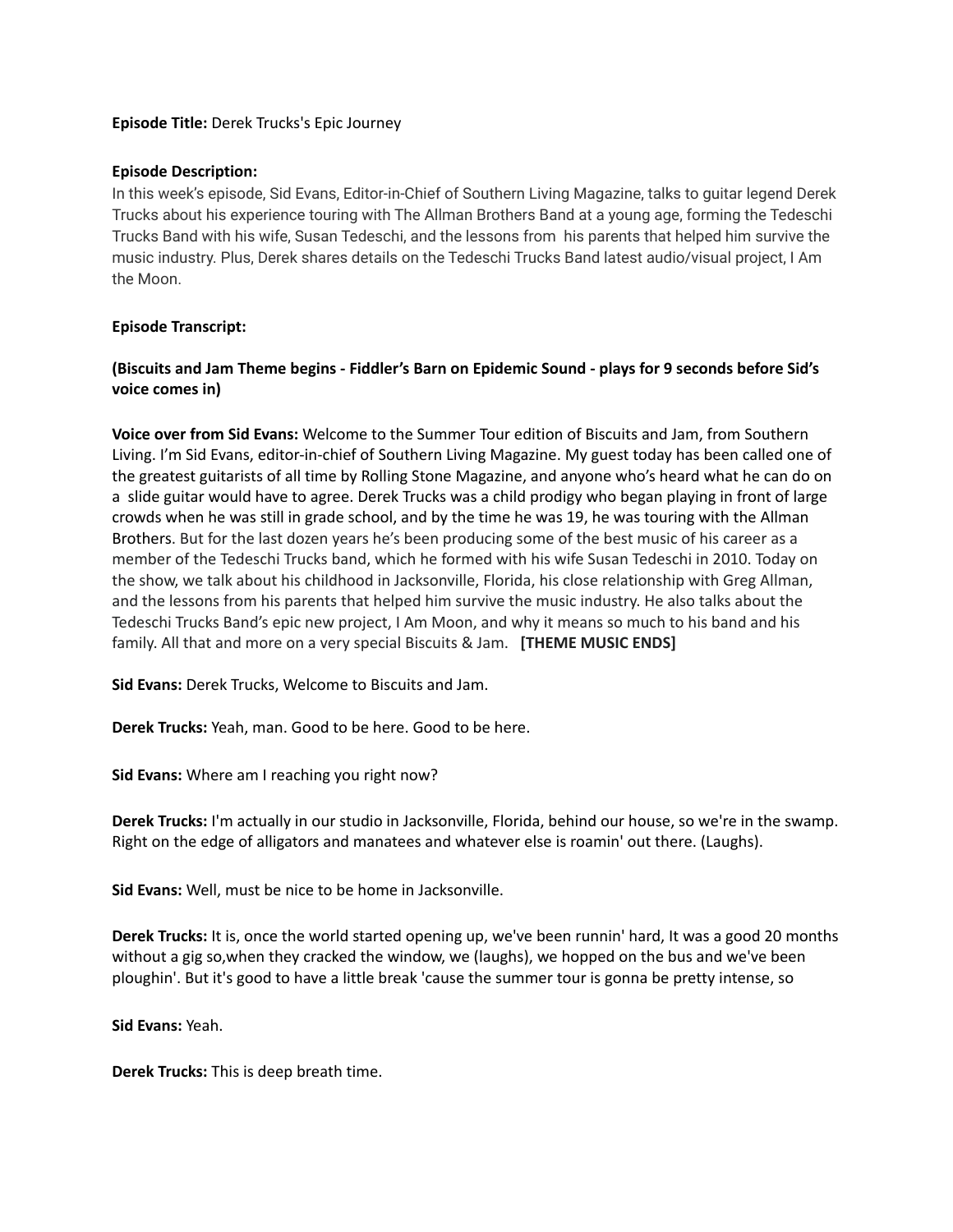**Sid Evans:** (Laughter). Well, so this is your hometown. I mean, you grew up in Jacksonville, right?

**Derek Trucks:** Yep, born and raised. Born in St. Augustine but, it's the area, so right up the road.

**Sid Evans:** Right. Well, so I'm wonderin' if you can take me back to maybe a time before you played the guitar, when you were just a kid, tell me a little bit about the house and the neighborhood where you grew up.

**Derek Trucks:** Yeah I grew up in a lower middle class house here in, in Jacksonville and my dad he was a roofer at the time and my mom was workin' up at the elementary school and it was very week-to-week, month-to-month (laughter). The lights were cut off once or twice but it, it, we always had a good time. Was always good music around and the energy was good, so.

**Sid Evans:** Well, so, Derek, who was the cook in your family growin' up?

**Derek Trucks:** It was my mom., my dad was, usually pretty spent by the time he got home but you know we, we were one of those families that it was, you know, Monday night was, spaghetti night, Tuesday night was some Hamburger Helper (laughs), and there was, there was the steak over rice night. We, we, we weren't so down with that. It was the cream of mushroom part that we didn't like (laughs), but she's still a good cook and there's some food from your childhood that it's still better than anything you've ever had, just, simple food.

**Sid Evans:** Right. It just, there's something nostalgic about it. Maybe it tastes better than it actually is for some reason.

**Derek Trucks:** That's probably true. Now, the family reunions were pretty incredible, though, the Trucks family reunions. 'Cause most of the Truckses are from Alabama, but when you get that huge crew together, the southern cooking was pretty incredible (laughs).

**Sid Evans:** Yeah, tell me about that. What were those family gatherings like? I mean, were these kind of holiday celebrations or more, just family reunions?

**Derek Trucks:** It was usually a reunion based around somebody turning 70, 80, 90 (laughs), even 100. The Trucks side lived a long time. I loved those gatherings 'cause especially as a young kid when you see four or five people sitting in a row that are all 80 or 90 years old plus, there's some Jedi council vibe to it (laughs). Like what do they know (laughs)?

**Sid Evans:** And I, I've got to imagine there was a good amount of music at these gatherings.

**Derek Trucks:** You know it's funny, the musical side of the family was maybe a little bit more, the black sheep side of the family. I mean, my uncle being in the Allman Brothers and, there were a few other musicians in the family. As time went on, that became more of the conversation. But in the early years, it was almost like uh, yeah, I don't know what they're up to (laughter).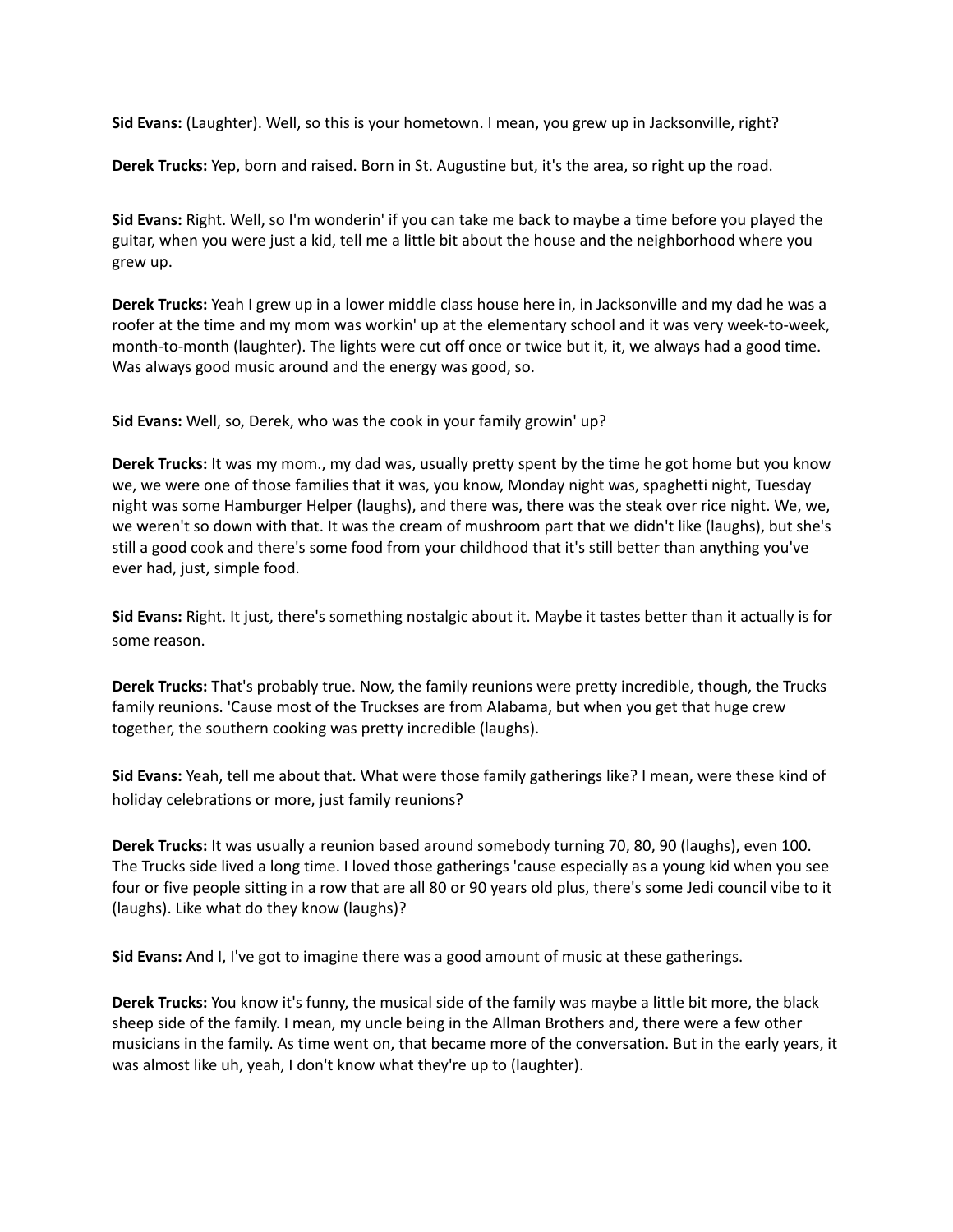**Sid Evans:** Definitely up to no good.

**Derek Trucks:** Yeah, and they, they weren't wrong (laughs).

**Sid Evans:** (Laughs). Well, I wanna ask you about your uncle, Butch Trucks, who was, a drummer and he was one of the founding members of the Allman Brothers. Did you have a close relationship with him?

**Derek Trucks:** Yeah, I mean, we were on the road for 15 years together, um, in the Allman Brothers and then I played in a few bands with him leading into that for longer, so, yeah.we had a, a long, close, sometimes intense relationship. But, l-, learned a lot from Uncle Butch. he was an incredible force. Incredible musician and, uh, in a lotta ways, I think his, his reverence for that music and his intensity and, just the way he felt about Dwayne Allman in those early days. That's, I think that's what carried a lot of the integrity of, of that sound and that band. no one could play like him. I mean, you obviously had to have Greg's voice over there, to make it legit but, Butch's sound was, the piece of that puzzle and equation.

**Sid Evans:** Did your parents support your interest in guitar kind of from the beginning or did you have to kind of get them on board?

**Derek Trucks:** I mean, they, they were supportive. It was a little bit reluctant because of what they had seen and been around. I mean, they were... my dad was at the Fillmore. He saw Hendrix. he knew what that lifestyle could and did to people and, so when I was nine years old and wanting to play that music and sitting in with local bands in Jacksonville, my parents knew who these people were (laughs). Like, there was no mystery, from their end. There was from mine. But they supported it. I mean, I think they realized that if you're an athlete and you have talent at a young age, there's an obvious track to do what you wanna do and if you play music, goin' to music school for the things that I was doing wasn't necessarily the call. I mean, it was, the way you learned that music is by bein' around the veterans and the greats and my dad was on the road with me until I was 17, so, he was there to kinda shield... he didn't shield everything. He wanted to make sure I knew where the bodies (laughs) were buried or I knew what was what, but, enough where I was able to get through it relatively unscathed, 'cause it's a wild scene. It's a wild world that, and it's, I think it's quite a bit different now, but these were still the days before one company owned every venue in the (laughs), in the country. And I think it's tougher for musicians now to really glimpse at the source and maybe what it was really about back in the day. I feel lucky that I got to see a lot of these guys and these, play with these grizzled veterans, in my formative years.

**Sid Evans:** Yeah. Well, you've had a pretty stable career as a musician, which is not exactly common among rock stars and, What are some of the things that your parents taught you that have kinda helped you survive in this crazy business?

**Derek Trucks:** There was definitely a lot of lessons in humility early on. That was the one thing that my parents would not let slide. I remember times, even bein' 13, 14, 15, somewhere in that age where, where my dad kind of hit me on my shoulder and said, "You're kinda walkin' a little different", (laughter), there was some arrogance in the way I was walkin'. And I, uh, it really hurt my feelin's but then I was like, "You know what? He, maybe he's right." (Laughs) So, they were always there to keep me in check and, you always have to recheck in, you know. you're never fully outta the clear with anything, right? (laughs).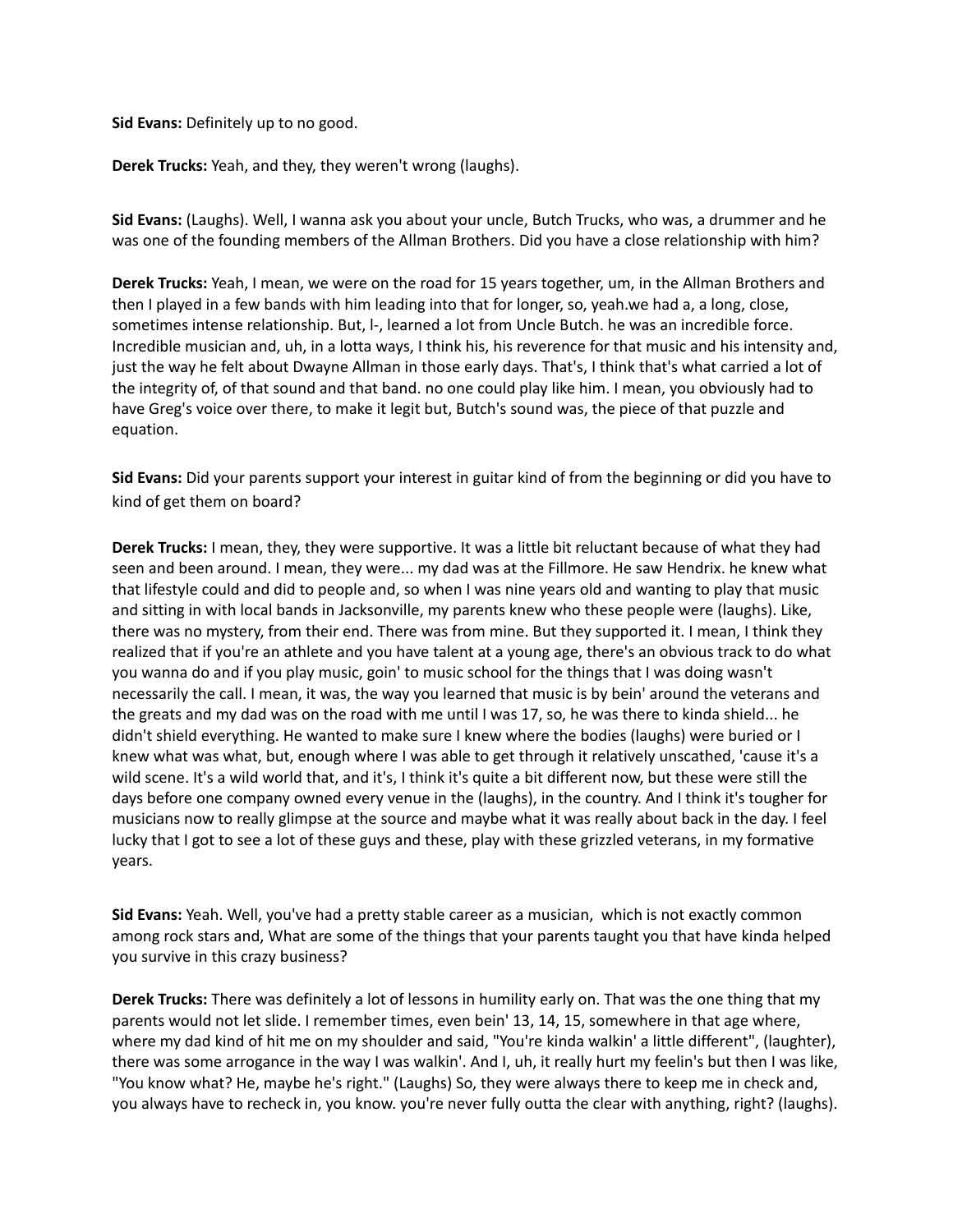**Sid Evans:** No, no, definitely not. Well, I mean, you had a pretty extraordinary childhood. I mean, you were playing in front of huge crowds by the time you were 10 or 11 years old, is that right?

**Derek Trucks:** Yep, I think that's about right. I remember the first real big show. I was playing with this band here in Jacksonville, Ace Moreland and the West Side Story. And Ace was on Ichiban Records, which was like an offshoot of Alligators, a blues label. and I, I remember hoppin' in a Winnebago with them and goin' up to the Toronto Jazz and Blues Festival. I think I was nine years old. and that felt like... goin' to Mars. I don't think I left the city limits at that point.

**Sid Evans:** Well, there musta been a moment where you were on that stage and, you kind of realized the power of that guitar and the effect that it was having on an audience. what was that like for you as a kid

**Derek Trucks:** I'm not sure how aware of all that I was, in the early, early days. I knew I would affected my parents, because when, when music really hit them, they would get chills, there'd be tears, like that was always a thing you were striving for. It wasn't necessarily crowd response, it was like, gettin' to that point. because when my dad would talk about seein' the Allman brothers in the early days or even B.B. or whatever, those were the things he talked about. Like, just those moments, those little musical epiphanies that you have. So, I remember that being, thinkin' about those things, but it wasn't until I met Colonel Bruce Hampton years later, maybe 13, 14 years old, 12, somewhere in there, just hangin' with him, you realize if you're gonna do this, it's not just a hobby. there's other ways to think about it and the there's a depth to it and, and it's a powerful thing and Colonel was definitely a pivot for me in just the way I've looked at everything. And he, I mean, he saved a lotta musicians that way. who knows what would've happened if I hadn't run into somebody like that. Because I, I mean, I was just a kid up until that point and then you start thinking of things, in a totally different light. And I think a lotta people that went through Colonel were able to kind of hold on to the, the thing that makes it great, and not lose it and not... it doesn't just become just a career or a, or a job or, some way to get over on people. You try to stay connected to the source and what it's about and, I feel lucky I ran into the right people at the right time.

**Sid Evans:** Well, I wanted to ask you about Dwayne Allman, who was someone that you never met. I mean, he died famously in a motorcycle accident,but he was famous for his slide guitar. and I've heard you say that he was a major influence on you. When did you really kind of discover his music or really connect with his music?

**Derek Trucks:** You know, I'm, I'm not sure if I can remember a time when that music wasn't around. I mean, it was really the soundtrack that I remember growin' up to. I remember crawling on the floor in our living room and that Layla record, just leanin' up against the peach crate so they would keep 'em in. I mean, those were earliest memories. It was those records. My mom had a few Joni Mitchell records and Carol King records and there were a few B.B. and Ellmore records.

**Derek Trucks:** And when, so when I first got a guitar at maybe nine years old, at that point I was actively listening to Eat a Peach and those were things I would ask my parents to put on and it meant something to me. And when I first started playin', that's the sound I wanted to try to hear and create. When you pick up an acoustic guitar and you're like, "This doesn't sound anything like that", (laughs), it's like if a... and then I remember one of my dad's friends He would come give me lessons and he brought over a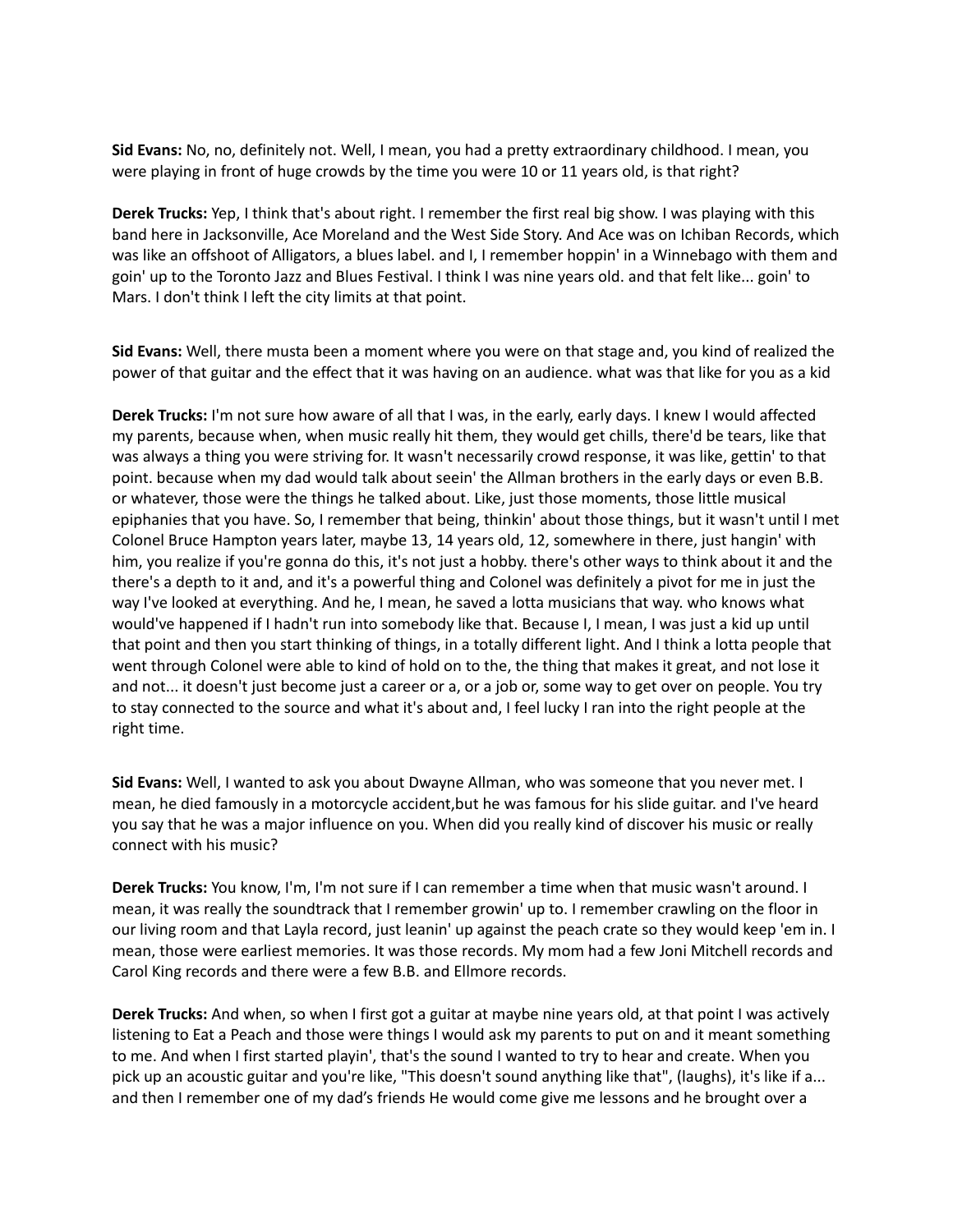slide once and, and then it's like, "Well this is more like it. This is startin' to make a little more sense." And then when I got my first electric guitar from a pawn shop and then this tiny little amp, the first time I realized you could just store it an amplifier. That's, that was like a, that was a pretty big moment (laughs). Like, "Holy cow, this is... that's the thing." You know, but you felt like you really discovered something that no one else had ever found (laughs). So that, those were, uh, those were fun days.

**Sid Evans:** So you really started with the slide. I mean that was kind of from your earliest days on the guitar that's how you got goin'?

**Derek Trucks:** Yeah, I mean, that, that was the sound I always wanted to hear and I was a pretty small nine year old, too. Like, I didn't have large hands yet (laugh), so like I could, I could definitely get across what I was hearing much easier with a slide you know, those pawnshop guitars when the action's an inch-and-a-half high, they're hard to fret (laughs). That thing was…

**Sid Evans:** (Laughs) Right.

**Derek Trucks:** It was not a good guitar (laughs). It was not nice.

**Sid Evans:** So, Derek, I wanna turn to Tedeschi Trucks. You've been part of Tedeschi Trucks since 2010, I believe, tell me a little bit about meeting Susan, and the first few times that y'all played music together.

**Derek Trucks:** Well, when we met, she was opening for the Allman Brothers, at the Saenger Theater in New Orleans. She was doing a whole tour. I had just joined the band. I had been in the band maybe a month or two I remember showin' up to sound check and seeing and hearing her and just not being able to, like, put the two things together (laughs). and you know, we started, chattin' and hangin' out and, we were on the road for a while. Her band at the time was Double Trouble, Stevie Rays old band I think they knew the Allmans and Greg from back in the day and they were not letting Susan come hang out on our bus. It was just like, "You are not, you cannot go over there", (laughs).

**Sid Evans:** It's dangerous over there.

**Derek Trucks:** Yeah, and so, so it was just, it was a no-go, and so they finally allowed me to come hang out and ride with them occasionally so I could court her a little bit (laughs). But they were good big brothers, I gotta say. I, lookin' back,

**Sid Evans:** Well, it seems to have worked out fine in the end. so the first song that I ever heard, y'all play was, a song called Midnight in Harlem, and, it's a beautiful song and it's become, one of the ones you're known for and I think people love to hear it every time they see y'all play and, but I'm wonderin' if you wrote that song with Susan in mind because i- it kinda sounds like it's made for her voice.

**Derek Trucks:** It's funny because Mike wrote the bulk of that tune maybe a few years before we put this band together. we even attempted it with my solo band and it just, it wasn't the right time and it just didn't quite feel right yet and, when he brought it back up early days of this band bein' together, I was just messing with this looping guitar pattern in open E and it fit perfectly over his tune and then all of a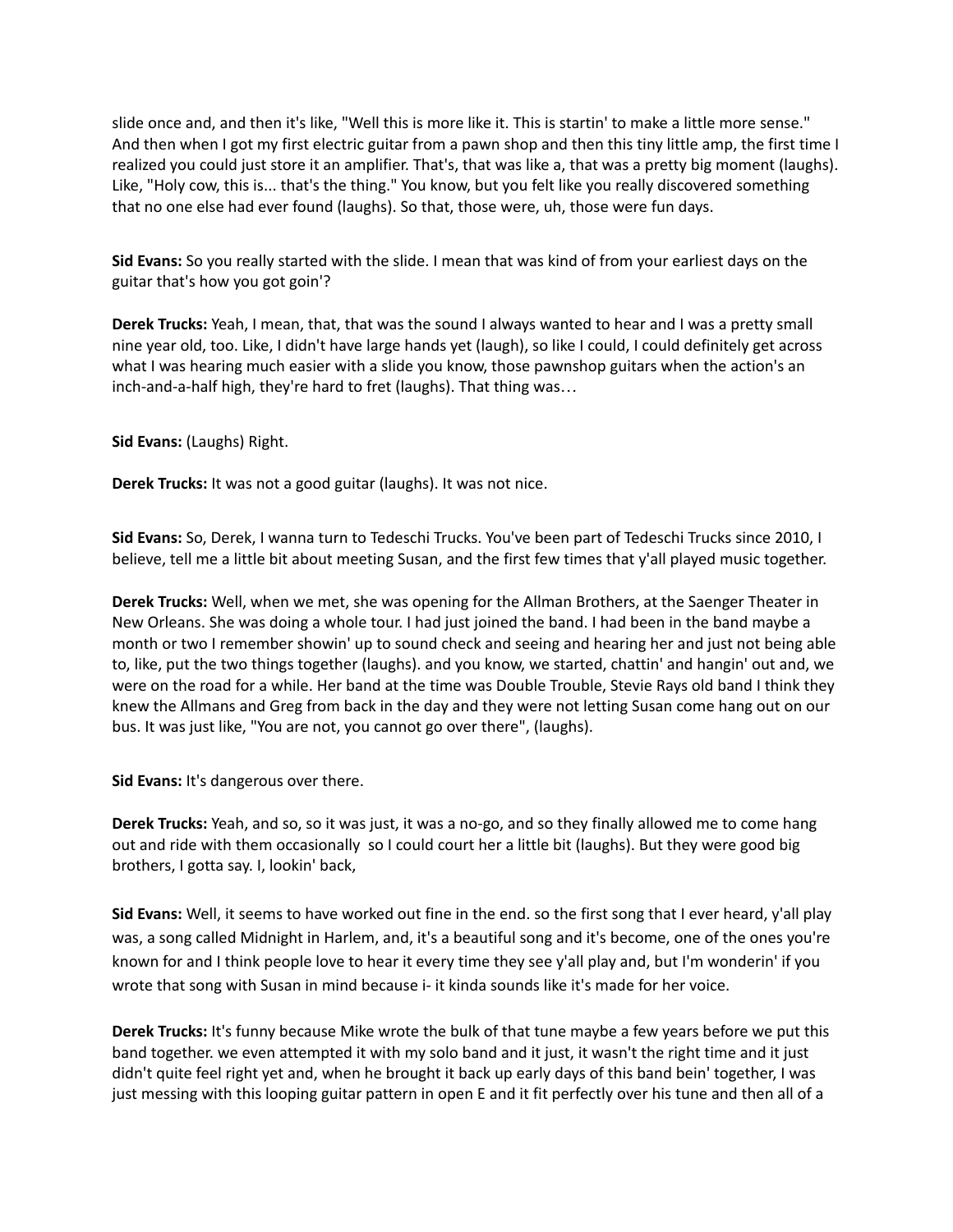sudden the thing just made perfect sense. And then, when Susan started singin' it, it was over. I remember the first time we played that in the studio that I'm sittin' in when Kofi hopped into that B3 riff in the intro, and I have chills thinking about it because it was just one of those moments where you're like, "Well, that's not goin' anywhere. (Laughter) Whatever you just played, that's gonna be there forever." Know some moments happen in the studio where you just realize that a, a thing occurred (laughs), something just went down. But, uh, yeah, that that was a song that when we first played it with this group it was pretty instant. We knew. There wasn't a lotta, pushin' and pullin'.

**Sid Evans:** It's a special song. it's kind of a magical song and I've seen y'all play it a, a bunch of times and it never gets old.

**Derek Trucks:** Yeah, that, that one never gets old to play. I mean, we intentionally don't play it every night 'cause I don't want it to get to that point ever. We save it, you know? One of the things I've learned from bein' on the road with bands like the Allman Brothers or groups that have been around a while is, if you wear a song out, it's hard to un-wear it out (laughs). like it didn't make sense to me, there were songs Greg just didn't wanna play. You were like, "Come on, it's incredible. Like, we wanna play it." And you could just tell. He was just like at some point he had played it too much (laughs). so, we're, we're really conscious of tryin' to, you gotta let the fields rest sometimes. You can't over plant these thing (laughs). So... Midnight In Harlem's one that I, I hope we never get to that point 'cause it's always when it starts and when everything kicks in, it always feels really good.

## *Tedeschi Trucks Band's song "Midnight in Harlem" fades in and we hear the following at full volume:*

*Well, I came to the city I was running from the past My heart was bleeding And it hurt my bones to laugh*

**Sid Evans:** So, you were talkin' about the Allmans and, you know, you played with them for 15 years. And I've heard you say that you had a particularly close relationship with Greg, who died of cancer back in 2017. I can't believe it's been that long.

#### **Derek Trucks:** Yep.

**Sid Evans:** What was it like playin' with him, especially when you were just gettin' started? I mean, you know, he, he had been with the Allmans for, I don't know, 30 years by the time you, started playin'. was he encouraging when you came along or, or was he kind of tough to get to know?

**Derek Trucks:** I mean, he was certainly tough to get to know but he was encouraging too. I mean, I played in his solo band for a little bit when I was early teens, 14 or 15. so he was always really sweet. I remember the first time... think the first time I met him was down in South Florida. they had just gotten back together, the band reunited in 1989 and they were making, I think it was Seven Turns. was the record they made down in South Florida with Tom Dowd and all those guys and, uh, the band I was playing with, it was Ace Moreland again, a great blues singer, guitar player. But we were playin' this club on South Beach in Miami called Tropics International and the, the stage was up and behind the bar. Like the bar surrounded the stage. It was just a total... children probably should not have been there either. There was a pool in the back. It was just mayhem. But they took a break from their session or had the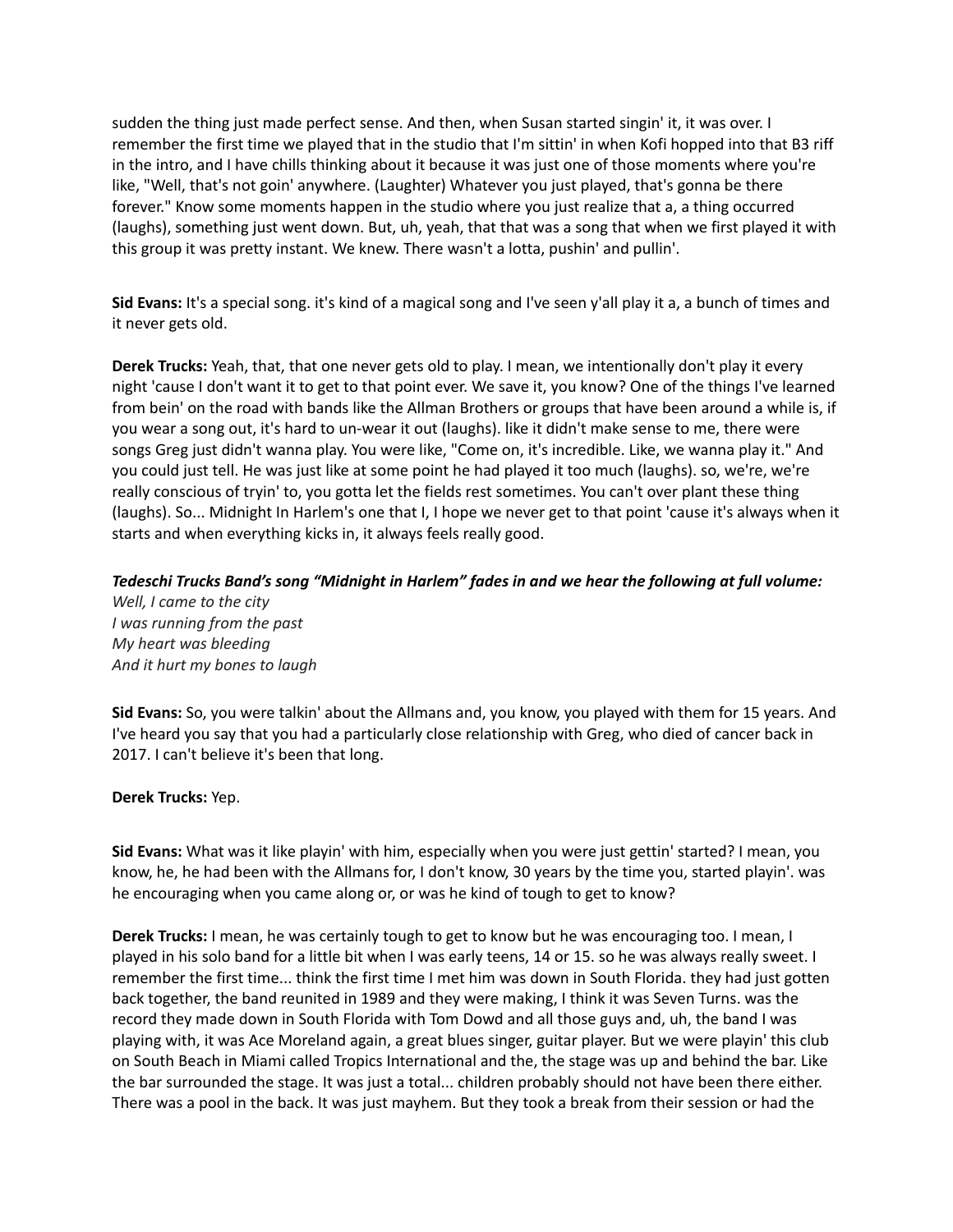night off and my uncle came down to sit in, Warren Haynes and Alan Woody and Greg, I think were the four that showed up to play. And, I mean for me it was like meeting almost mythical characters. I mean, I, I knew my uncle a little bit but I didn't see him a ton at that point. He would come into town for Christmas occasionally or something. but even then it was like, "Oh, this is the guy from that band." (Laughs). You know. But meetin' Greg that first time was really incredible and, uh, Red Dog, one of, the legendary roadies of rock and roll lore, he was there, and he gave me one of Dwayne Allman's coricidin bottles. And, -, like that night is pretty heavily seared into my head. Greg and Red Dog gave it to me, by that weird pool behind the club (laughs). It's one of those wild moments in your life. And then I remember being at my grandparent's house and they had a picture of that moment, that sit in with me and Butch and Greg and Alan and Warren and they had a piece of paper covering up the liquor bottles (laughs) under my feet, like that was, their, their friends didn't wanna see that. That was not okay. But I always remember lovin' seein' that, the blue strip of paper taped onto the picture frame (laughter). but Greg was incredible, you know. And, I actually remember the moment. I remember when we found out he passed away. We were... we're starting our tour this year at Daily's Place here in Jacksonville and we, we played the first ever show there. And as we were pulling the bus into the parking lot, I got a call from Burt Holman and the Allman Brother's manager and I knew immediately what it was because it was... you could feel it comin'. And, you know, we heard that Greg passed away as we were walkin' into that venue and, you know, in Jacksonville, their hometown and, it was a big deal that venue opening up. And I remember walkin' in and, and I was like I, I'm gonna need a few minutes (laughs). Like, I can't do this right this second. Just need five. I had to go sit in the dressing room and I, I remember listening to.. "Ain't Wastin' Time No More" 'cause his vocal track is just incredible (laughs). I just had a moment, just kinda got it out for a second. I was like, "All right, now we can, we can face the day." (Laughs). Bu-, yeah he wa-, he was something, man. He was, he was really something. The other thing I really remember, this is more about what he meant to people than it is about him, or knowing him. This was, when we were at his funeral in Macon, we were sitting in the room and I was there with my parents and Otis Redding's widow and daughter are there and Jimmy Carter is there and Cher is there and you just feel this, this convergence of old Georgia and old, you know, the music's, all of the stuff. and I'm sittin' with my parents and they're like, "Yeah, this is where... We were here for Dwayne's funeral. This is the same spot." And we hopped in the car in the funeral procession heading to Rose Hill Cemetery where Dwayne and Barry are buried and there were people lining the road for that whole mile and half. There must of been 10, 15,000 people. People with tents, music playin'. it was a really incredible moment. It felt, it just felt like this moment being from the South that there was, it was like, "You know what? This is something we're proud of and this is the end of an era." You know, even though a few of the members are still left, when Greg went, it really felt like it was, I don't know, It felt like I was readin' a Faulkner book or something. Like, it felt important and it felt, it felt tragic and, but beautiful and it was really a wild time. but yeah that was a wild day and it, it hit me, 'cause I knew what that music meant to me and I saw what it meant to people but, uh, the way people came out to, to watch the car drive by was, you know, you see that was like Muhammad Ali or presidents or... you don't, you don't see that from musicians a lot. It's, it's more than just, "I like this song" at that point. there's something more goin' on.

**Sid Evans:** Mm. It was a celebration of...

**Derek Trucks:** It was.

**Sid Evans:** ... his life.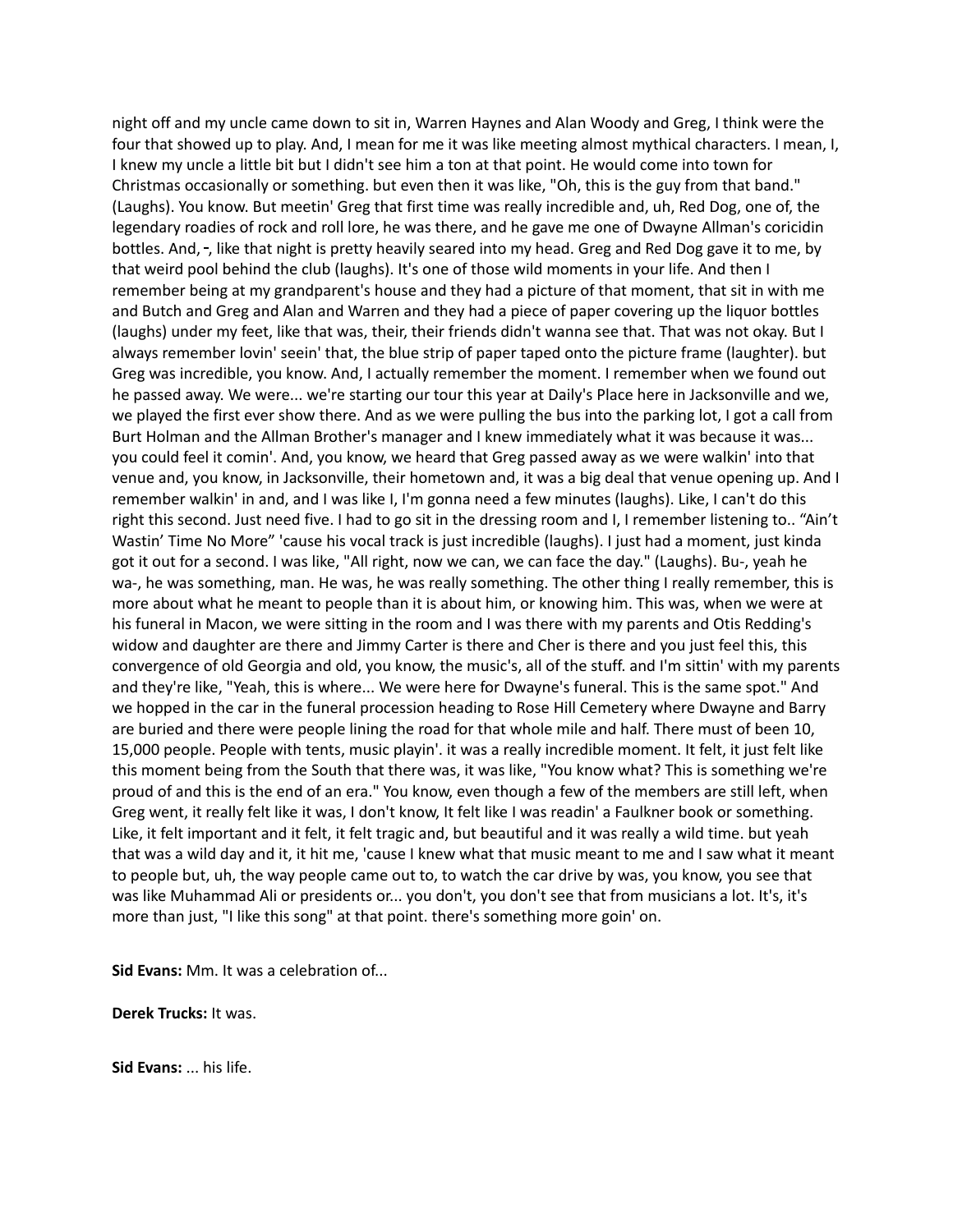**Derek Trucks:** It really was, yeah, and an appreciation of, of what those guys did. And, I mean, they came from nothin', man. You read the story of their beginning and how strong their mom was, Mama A. We knew her really well and she was incredible right to the end. I mean, she was drivin' around in her red Cadillac when she was 94 years old. she was a tough one. Livin' in that same house that those two hell on wheels children grew up in. she was somethin' else.

**Sid Evans:** A true Southern lady.

**Derek Trucks:** That's for sure.

**(Instrumental music break of Biscuits and Jam theme)**

**Voice over from Sid Evans:** I'll be back with more from guitar legend Derek Trucks after the break.

(AD BREAK)

#### **(Instrumental music break of Biscuits and Jam theme)**

**Voice over from Sid Evans:** Welcome back to Biscuits & Jam, from Southern Living. I'm Sid Evams, and today I'm talking with Derek Trucks.

**Sid Evans:** Well, Derek, I want to ask you about this project, called I Am The Moon, and it's crazy ambitious. correct me if I'm wrong but it's actually four albums, and every one has a corresponding film that goes with it. and the first album has just come out and it's called Crescent and it's magnificent.

**Derek Trucks:** Beautiful.

**Sid Evans:** Tell me what set this project in motion.

**Derek Trucks:** I mean the last few years that we went through. I mean, we had 20 months of there was no gigs, you know, nothin' goin' on and, you know, the whole world's just kind of just trapped in this weird moment where there's not much end in sight because it's hard to plan anything. You just don't know what's gonna happen. And early in that, Mike Mattison who wrote Midnight Harlem, is an incredible writer, but incredible thinker and he had this idea of a way to keep the band kind of at least thinkin' about the same thing or just stayin' on track without being able to gig or do what we do. And we did this live show with Trey Anastasio from Phish. We did the Layla record and then it became a live record. so we just dug into that lyrically and musically and, and Mike had read all the lyrics and dug into that album as a writer and he was thinkin' about it. And he, he was like you know, it's one of the all time records. if there's anything that hit me a little off about it was it's just, it's one perspective from top to bottom. Like it's just, "I want something I can't have." And he was like what if we thought about this, from her perspective. What did Layla think about all of this? and then he had the notion of he went and re-read the Layla-Majnun, the Nazini poem, and then he proposed that everybody in the core of the band would read that poem while we were apart and just think about that story from different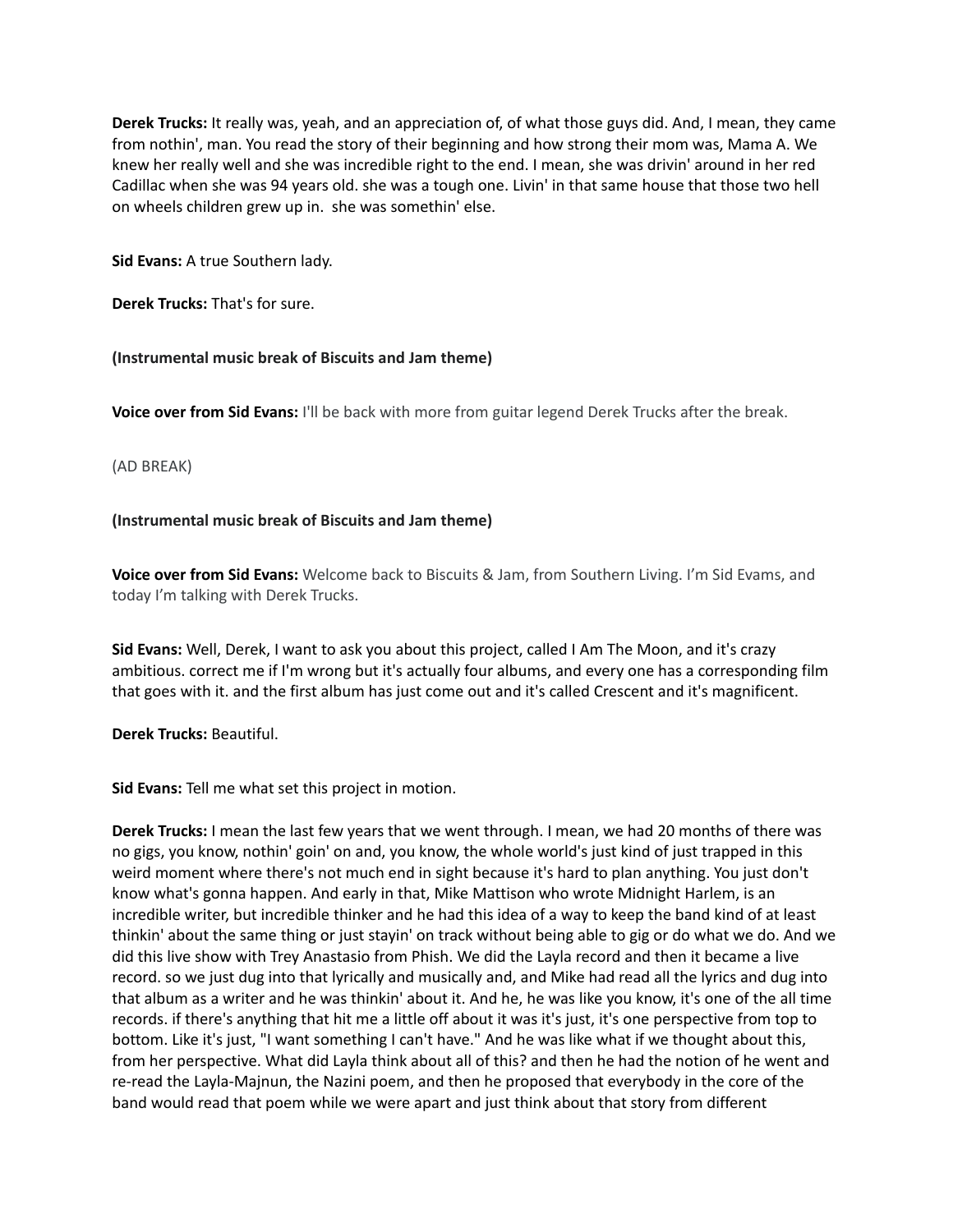perspectives So when we were finally able to get, people tested early on and down here livin' in the studio with us for a few weeks, all these songs started pouring out. So the first five or six songs were written and then the thing kinda takes on a gravity of its own. You start writing to the project and everyone's getting excited about it. And then, when we finally looked back, we had 24 songs and then we were really tryin' to figure out like, "What do you do with this?" And we we'd go upstairs and listen in the studio. There's a nice listening room and we realized like this is too much for one sitting. Like, we gotta think about do we save one for next year? Like, how do we do this? At that point we had been doin' this weekly thing where we were putting up a live concert on our website and people would tune in together, at 8 o'clock. People would get togethers from their homes and watch and it became this communal thing and so that kind of sparked the idea of, "You know why don't we do that? Why don't we try to put visuals to this?" And this was all when we had nothing going on. We thought these would be easy things to do (laughs). So, like we didn't realize what we were takin' on. And then our good friend Judd Strickland, he took on the project of sequencing this thing 'cause it was a really important part of it. Judd, and his son, Riley, they took all these tunes and each song he had a card for with a time signature and the key signature and the emotional content of it and where it fits in the story and went full murder board on it, conspiracy theory yarn (laughs). When these sequences came back, we were listening. We were like, "that is, it's a real important part of the project, especially if you're gonna put a film to it. there needs to be an emotional narrative and a musical narrative." So, that was a big part of the equation as well.

**Sid Evans:** Well, I wanna ask you about Layla, because that's a song that you've been playin' since you were really young. It's by a band, Derek and the Dominoes. Were you kind of named after that band?

**Derek Trucks:** Yeah, that was definitely a factor. The spelling certainly came from that band. I mean, that, that record was in heavy rotation in my house growing up. I mean, that album cover's one of the first images I can remember. Like, it's just such a striking image. and I remember strangely, playing that song early on, 14 or 15 years old and then, when I got the call and joined Clapton's band and gettin' to play that music with him felt completely surreal. But my parents came over to London when I was doin' the Albert Hall shows with Clapton's band and he invited out to his place in the country that he lived with Patti at the time, or way before. But this was like Layla land. And or, seeing that painting, and just, just being kind of overwhelmed by it. It just felt a weird, a weird (laughter) surreal moment in your life (laughs). Your dad the roofer is sipping tea with Eric is not something you expect when you're growing up on Mentay Street in Jacksonville (laughs).

**Sid Evans:** I mean this whole project just had so many layers for you. I wanna ask you about the title track, I Am the Moon, which is beautiful. It starts off with this kind of melancholy sort of acoustic guitar and then it kind of builds and builds into something that sounds almost triumphant. How did that sound come together and how did that sort of become the title track?

**Derek Trucks:** That was a song that Gabe Dickson wrote, when we first jumped into this project. And he... I think this even before we were all together. but he sent down this demo of him singing and playing this tune and everyone immediately knew how incredible of a song it was. And, I mean Susan walked around almost that whole lockdown with an acoustic guitar playing and singing that thing. She was in love with it. so that one was almost intimidating to record 'cause the demo was so good and the idea was so good and you just wanted to make sure you didn't miss the mark. and that was the song for me where I realized that idea and concept that Mike had was now a living, breathing thing. I remember hearing that song and his lyrics and just the feeling of it and it put me in that place that I was when I was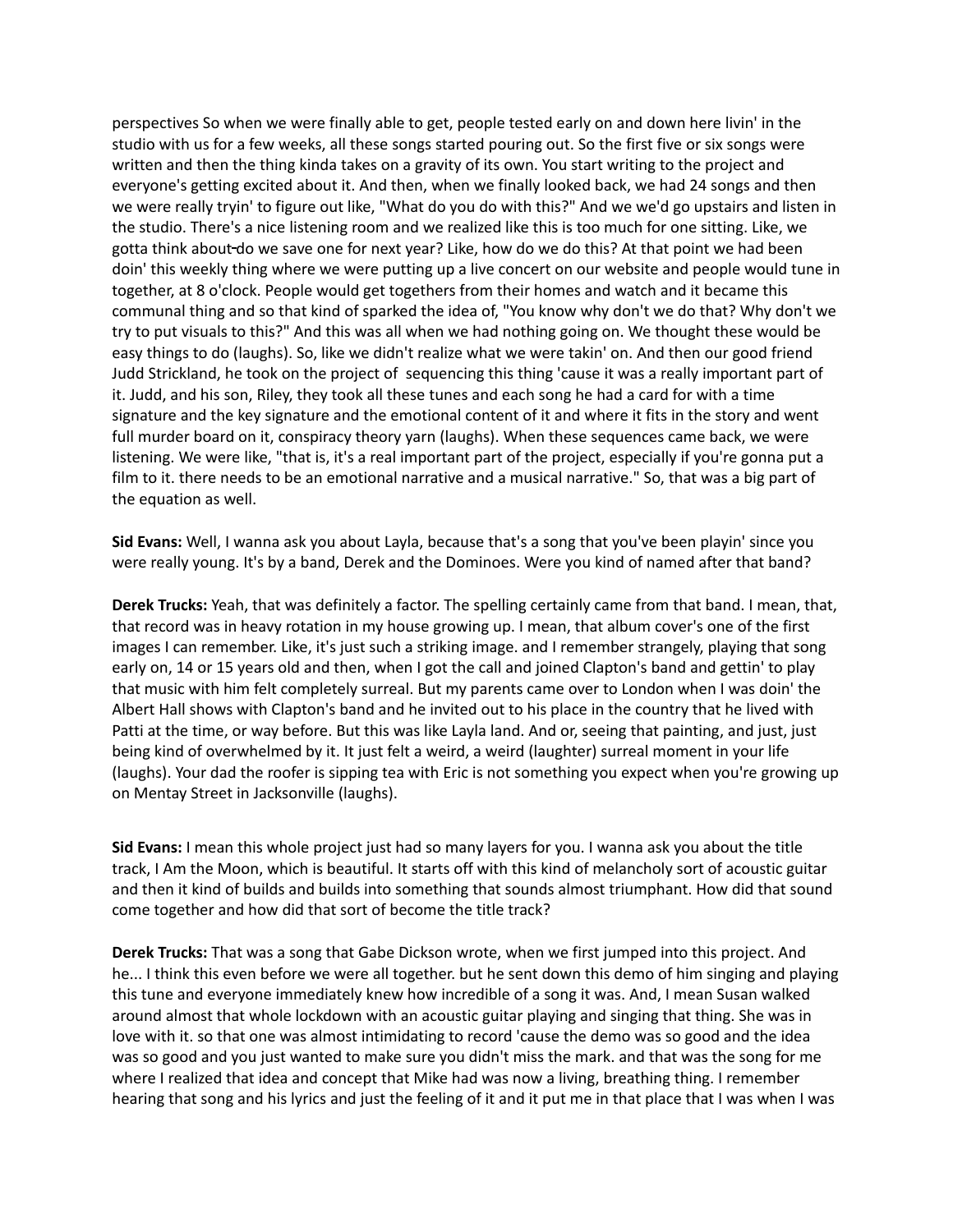reading the poem. it really felt of a place his voice and her voice together, are pretty amazing. It's a pretty amazing thing we've stumbled across. And, when you're talkin' about like the Layla Majnun story, it's, it's really nice having the two, the male and female voice telling the story, the whole perspective shifts when you're hearing it from two different places. There's characters everywhere, which I really, really love because one of the things that I know from bein' around this 12-piece band is they are full on characters (laughter), so I love when I hear the record. Like, I r-, I see and feel these people. And, I thought Alex who did the movie, did an incredible job at bringing that in where you, you feel like you know these people a little bit. And it's, and what you see is pretty much what you get (laughs).

## *Tedeschi Trucks Band's song "I Am The Moon" fades in and we hear the following at full volume:*

*I am the moon, you are the sun And look at you, flaming out in front of everyone You are my star, I am a stone Up here spinning alone*

**Sid Evans:** I wanna ask you about one more, that's called Fall In and it's totally different and it's kind of a feel good song and it sounds like y'all are havin' a really good time when you recorded it. but it's also a very different sound for Tedeschi-Trucks. did this one feel like a shift in direction for you guys?

**Derek Trucks:** Maybe so. I, I think this whole project felt like a bit of a shift because we weren't gigging and you didn't know if there was gonna be a gig in a year or two years or never (laughs). Like, it was a different mentality, so, we didn't feel like when we were writing songs and recording songs that we had to think about how is this gonna sound live? Like we, there was no sense of that really. We're all livin' together in the studio and you know the sounds get a little bit experimental and you start leanin' into that. and then you start thinkin' about the lyric of the tune and it's an uplifting feeling song but the lyrics maybe a little bit dark (laughs), you know?

## **Sid Evans:** Right.

**Derek Trucks:** It's like it's willing to follow somebody anywhere even if it's straight to hell (laughter). And it's, and you, you could feel the horn section just like, "All right, let's fall in (laughs)", and you just, you see this scene. And I think the sounds make you play that way, the feeling makes you play that way. It's funny, when we recorded that tune specifically, we would start the tune and it took a while to get into that groove. Like it... we did about two or three takes and by the end of the take, once we got into that vamp at the end, it was just simmerin'. It just, you're like, "All right, that's it. We got it." And then we'd start the song and it would take a minute to get back into it. So I had this idea. I was like, "All right, we're gonna play the song. When we get to the end and it's simmerin', we're just gonna... we're not stoppin'. We're just gonna start again (laughs)". So we recorded the song three times in a row where we never stopped. 'cause the song ends where it begins. It's the same groove and so there's one take that we have that is three versions pinned together and they felt really good. But the one in the middle was the one. It was just... it, it never left that feeling. It's fun when you're in the studio experimenting with things like that, if it finally feels good, maybe that's where we should start (laughs). We don't like, we don't have to build into this thing.

**Sid Evans:** You know, you've talked a good bit about Mike Mattison, who's a long-time partner of yours and he's got this very soulful, blues-ey voice. And it seems like your guitar is emulating that sometimes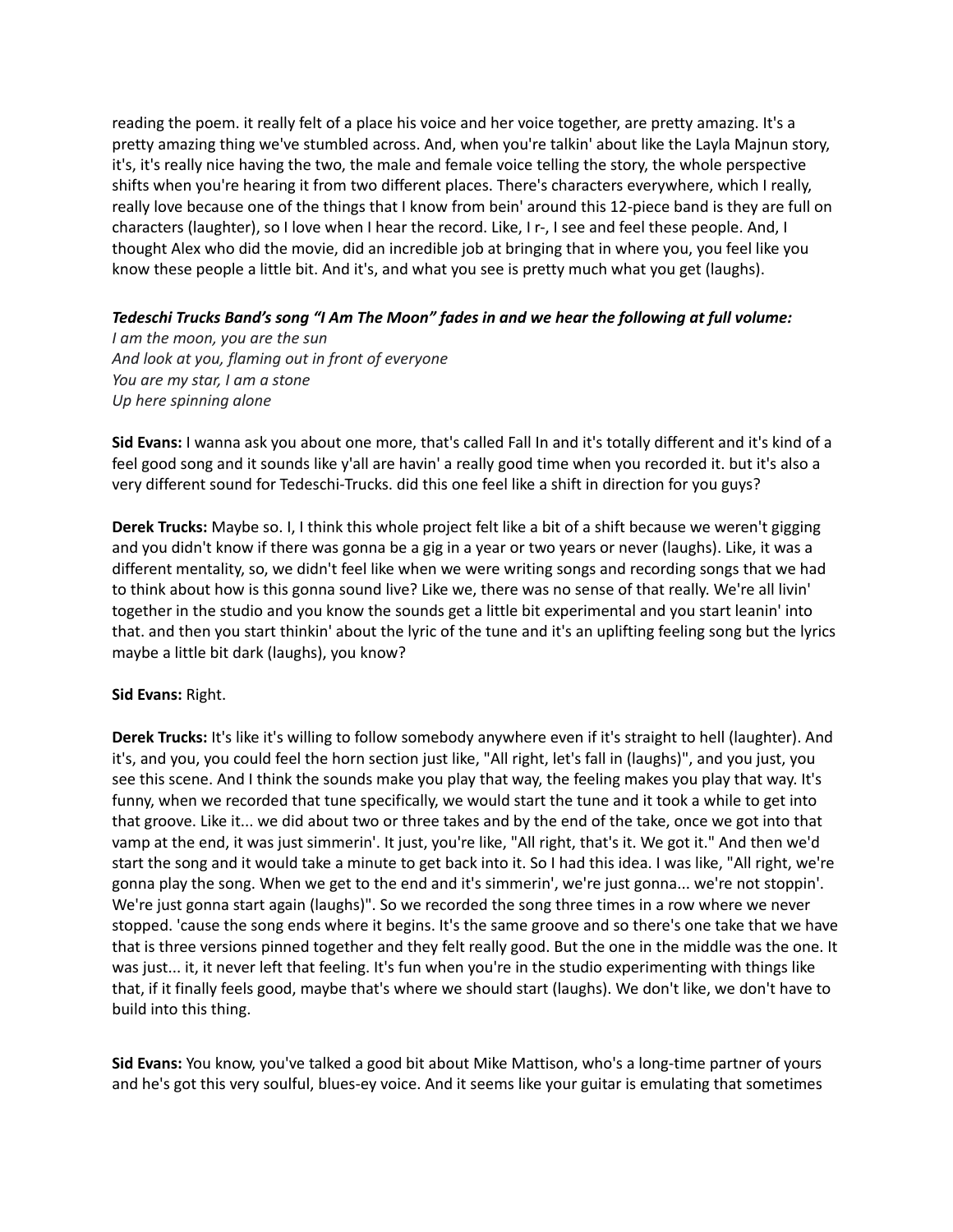and, and you also do it with Susan. Do you see your guitar as a way of kind of communicating with them and you're responding to them?

**Derek Trucks:** Completely. I mean, and, and some of that goes back to... you know some of the earliest Delta Blues recordings where you hear Booker White sing and then play a line back to himself like the slack guitar was emulating the human voice, almost a female voice. You know, you hear it with Blind Willie and a lot of the delta guys. it's kind of call and response with, with yourself, and since I don't sing, it's me calling response with Mike or Susan. And some of the stuff they sing is just, it makes you wanna play it. It makes you, uh, maybe they're like, "Stop doin' that. Quit, why are you copying me (laughs)?"

**Sid Evans:** So Derek, you and Susan have two kids, and there's an awful lot of music in those genes. Are either of them getting into the family business?

**Derek Trucks:** I don't think so. I mean they have incredible taste in music and they're, they're music lovers and, they, they took different paths so far. It's funny. I think today is our third day as empty nesters. The very day we got home after movin' our daughter and the, the first Crescent came out, it was a weird mix of emotions that day (laughs).

**Sid Evans:** Well, that whole project, must feel a little bit like givin' birth in a way. Y'all been workin' on it for so long and it just came out a few days ago. I think I saw you say on Instagram that y'all had a big gathering and you had your parents over, to listen to it and watch it with you.

**Derek Trucks:** Yeah.

**Sid Evans:** What was their response?

**Derek Trucks:** Man, it was really, really fun watching 'em 'cause we, I mean we've obviously seen it every step of the way, but until you sit down and watch it and finish with people that haven't seen it, you're really unsure of how it's gonna land and I remember Susan bein' pretty incredibly nervous right before it started. Like, we were about to go onstage. And you're like, "It's already done (laughs). There's nothin' we can do now."but it felt really good. And then the next morning I got a call from my dad and he was really excited about, "That was great last. I really loved it that instrumental. I've been thinkin' about that all mornin'." And I was like, "Alright. This is good. I feel better about the day already." Because Chris Trucks is, he's amazing. If he doesn't like something, he will not blow smoke (laughs). so, it, it was nice. I appreciated that. I felt better about it.

**Sid Evans:** You got over that hurdle?

**Derek Trucks:** Yeah, it's a big one.

**Sid Evans:** Well, Derek, I just have one more question for you. you grew up in the South, you've played just about everywhere there is to play in the South. What does it mean to you to be a Southerner?

**Derek Trucks:** Man, I feel lucky. I just feel like there's something in the water. There's something that happens down here that's just different than anywhere else. It sounds and feels different. It smells